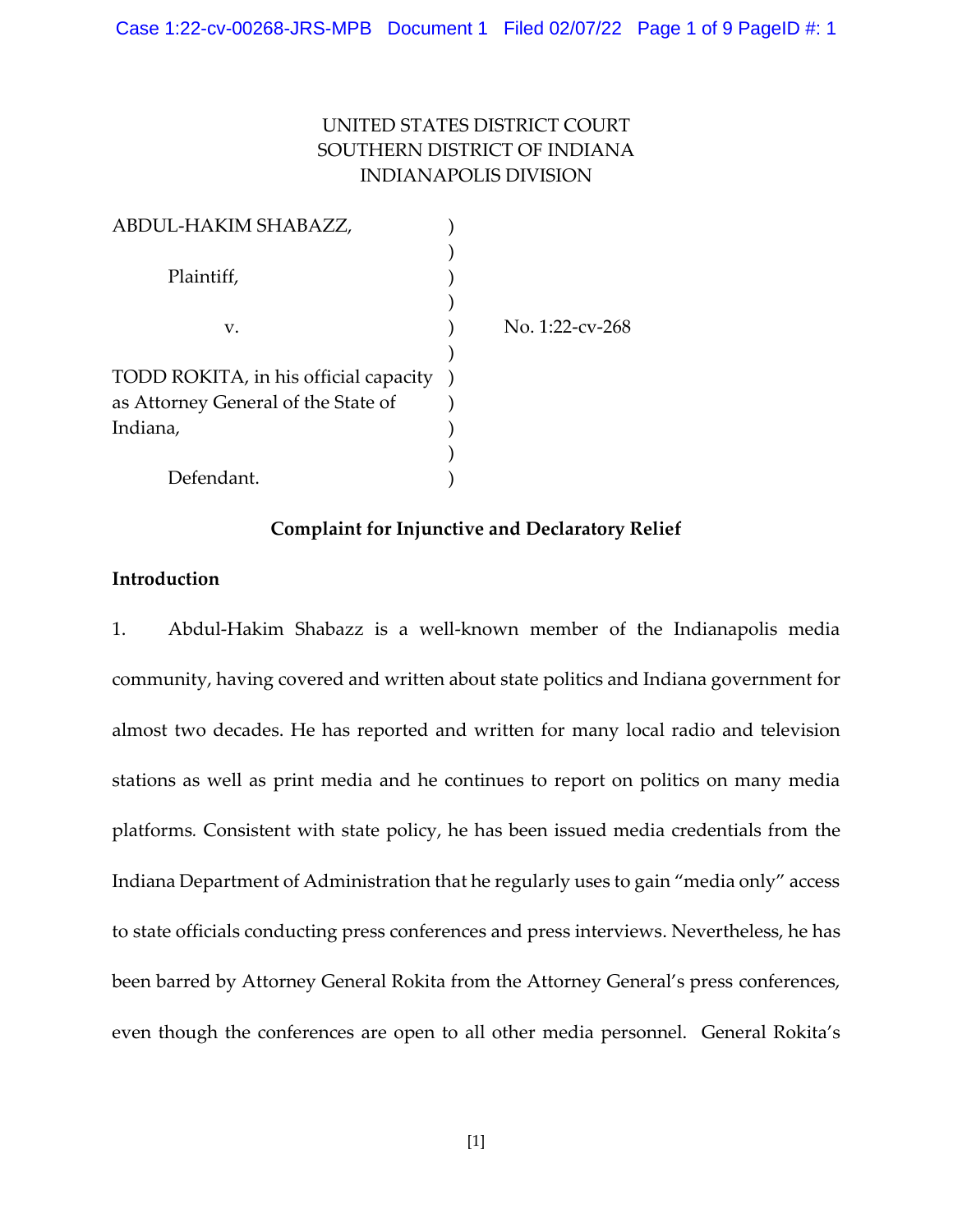actions violate the First Amendment and appropriate injunctive and declaratory relief should issue.

### **Jurisdiction, venue, and cause of action**

2. This Court has jurisdiction of plaintiff's claims under 28 U.S.C. § 1331 as he alleges a violation of his rights protected by the First Amendment.

3. Venue is proper in this district pursuant to 28 U.S.C. § 1391.

4. Declaratory relief is authorized by Federal Rule of Civil Procedure 57 and by 28 U.S.C. §§ 2201, 2202.

5. This action is brought pursuant to 42 U.S.C. § 1983 to redress the deprivation, under color of state law, of rights secured by the Constitution of the United States.

### **Parties**

6. Abdul-Hakim Shabazz is an adult resident of Marion County, Indiana.

7. Todd Rokita is the duly elected attorney general of the State of Indiana. Although his legal name is Theodore Edward Rokita, he is known professionally and politically as Todd Rokita.

### **Factual allegations**

8. Abdul-Hakim Shabazz has been a reporter covering Indiana government and politics since 2004.

[2]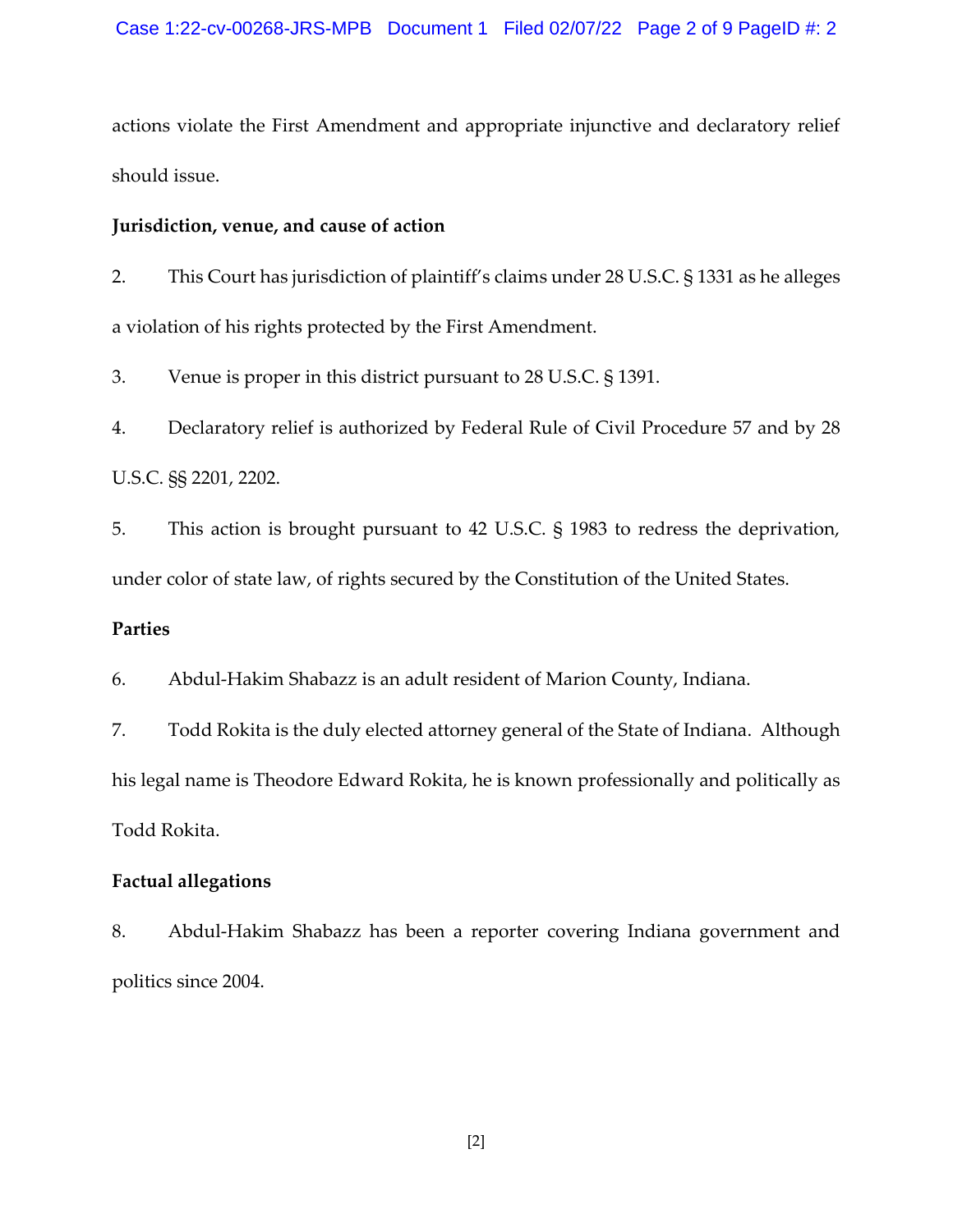9. Mr. Shabazz received a degree in broadcasting and journalism from Northern Illinois University. He also received a master's degree in Public Affairs from the University of Illinois and a law degree from St. Louis University.

10. Mr. Shabazz is a member of the Indiana bar in good standing and serves as an adjunct professor at the University of Indianapolis where, among other things, he has taught a course entitled American Political Behavior and a course entitled Introduction to the Mass Media and at Ivy Tech Community College where he teaches courses in the Communications Department.

11. Mr. Shabazz has covered and written about Indiana politics and the goings on at the Indiana Statehouse for Indianapolis radio stations WXNT and WIBC and Indianapolis television stations WRTV, WISH, and Fox 59. He has written for the Indianapolis Business Journal, Indianapolis Star, the StatehouseFile.Com, and NUVO.

12. At the current time Mr. Shabazz hosts a two-hour program, *Abdul at Large*, each Saturday on WIBC, 93.1 FM. He has been, and remains, a frequent contributor to Fox 59's *IN Focus* and WISH TV's *All Indiana Politics.* He remains a regular contributor to the Indianapolis Business Journal.

13. Additionally, Mr. Shabazz is the editor and publisher of IndyPolitics.Org, a political news website that focuses on Indiana and Indianapolis politics. He has owned and operated this site for 12 years.

[3]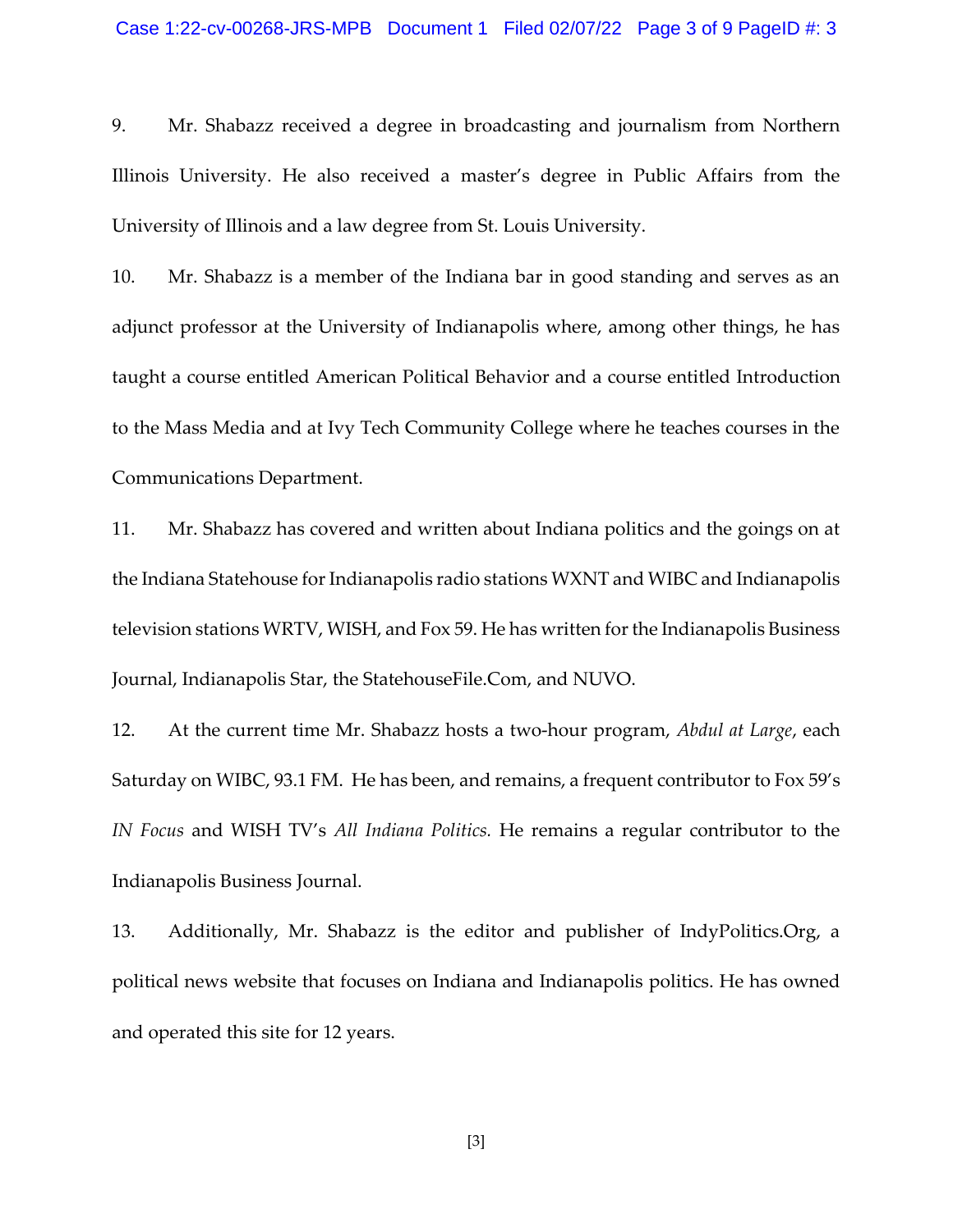14. Mr. Shabazz currently hosts *Indiana Issues*, a radio public affairs program that runs across the state of Indiana. It was formerly called *Politically Speaking.*

15. Given the many platforms that Mr. Shabazz appears in, he is constantly reporting on, and seeking out, news of interest to those following Indiana politics and Indiana political figures.

16. Elected officials in the Indiana Statehouse will frequently hold press conferences or other similar events where only credentialed members of the media are allowed to attend.

17. Media credentials are provided by the Indiana Department of Administration in the form of media badges that credentialed persons will wear or display.

18. Mr. Shabazz has a media badge issued by the Indiana Department of Administration. He was given this credential years ago and it has never been suspended or voided.

19. Mr. Shabazz frequently attends press conferences and similar events open only to credentialed media members so he can obtain information that he uses in his reporting on Indiana politics and other related issues.

20. Mr. Shabazz is well known as a reporter and writer about Indiana politics and was selected to moderate the debate of Republicans seeking to run as the party's candidate for the United States Senate in 2018. The debate was hosted by the nonpartisan Indiana Debate Commission.

[4]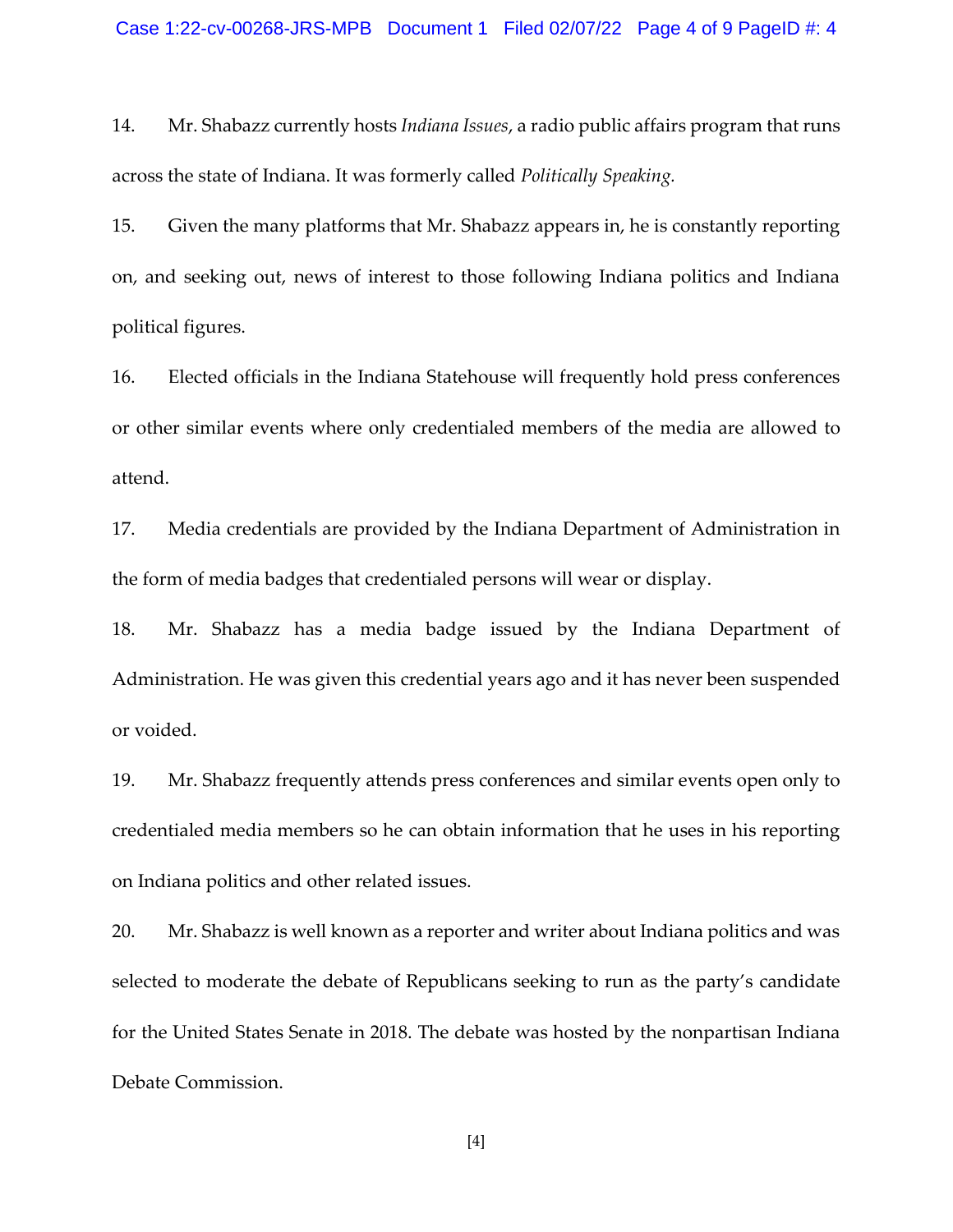21. One of the candidates was General Rokita and it is reported that then-candidate Rokita objected to Mr. Shabazz moderating the debate and stated that the debate should be moderated by conservatives, not "liberal media figures" and "liberal college professors."

22. Mr. Rokita's objections were not successful, and Mr. Shabazz moderated the debate.

23. Mr. Rokita lost the primary election for the United State Senate, although he was elected Indiana Attorney General in 2020.

24. In October of 2021, General Rokita announced that he would hold a news conference on October 14, 2021 regarding a lawsuit filed by his office to challenge robocalls made to Indiana residents.

25. The announcement of the press conference issued by the Office of the Attorney General specified that it was for credentialed media and that media personnel had to RSVP to attend.

26. As this was a newsworthy issue that Mr. Shabazz believed was of interest to the numerous persons he reaches on his various media platforms, Mr. Shabazz sent his RSVP confirming that he would attend the press conference.

27. On October 14, 2021, shortly before the press conference was to begin, Mr. Shabazz went to the press conference located in the main conference room in the Office of the Attorney General in the Indiana Statehouse.

[5]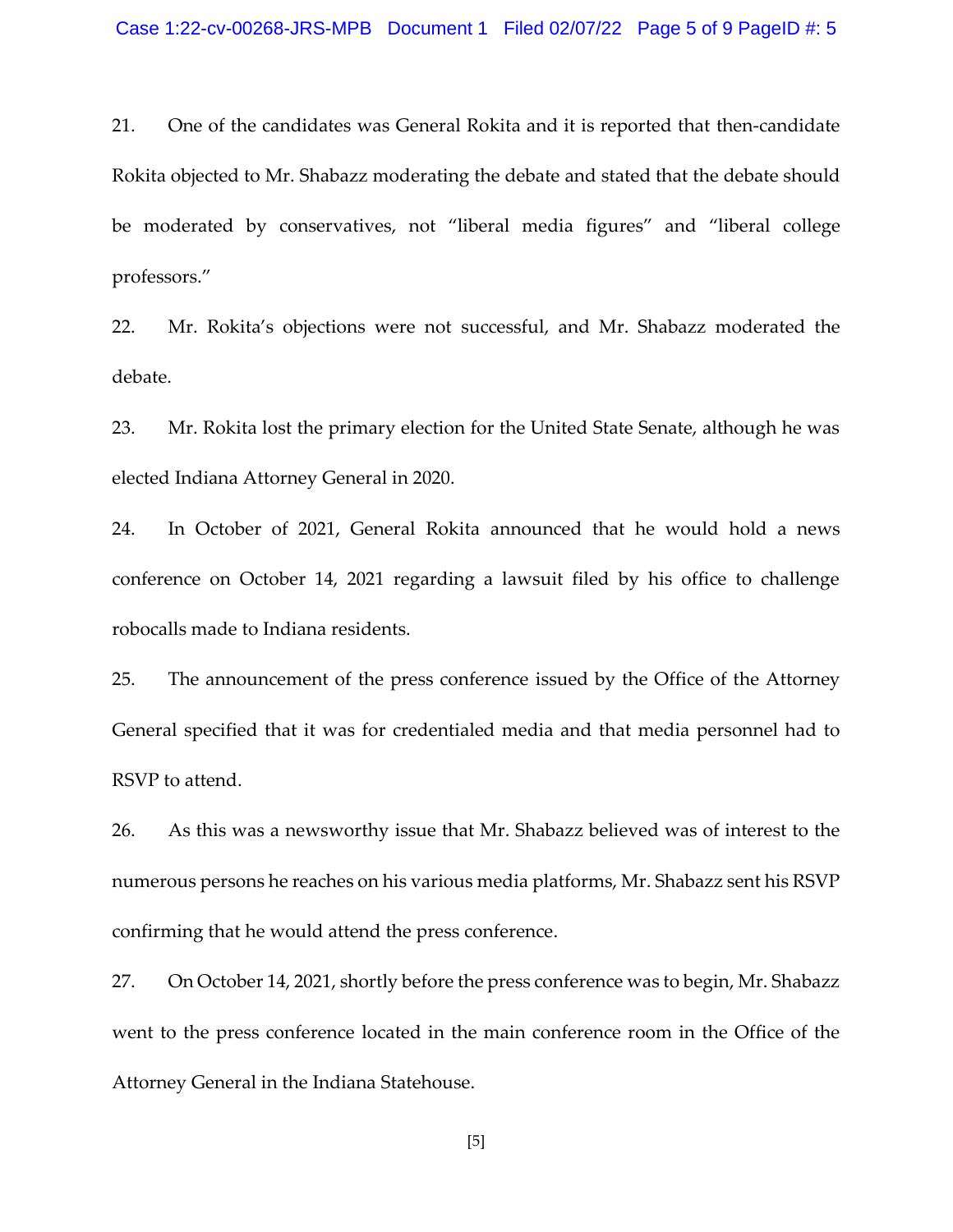### Case 1:22-cv-00268-JRS-MPB Document 1 Filed 02/07/22 Page 6 of 9 PageID #: 6

28. This conference room could easily accommodate the members of the press who were seeking to attend.

29. At the door of the room there was a staff person employed by the Office of the Indiana Attorney General who was checking to make sure that persons attending were properly credentialed as media personnel.

30. Mr. Shabazz had his badge and presented it. However, the staff person denied him admission, indicating that he was not a credentialed media member, although Mr. Shabazz obviously was and is.

31. Mr. Shabazz was therefore not able to attend the event.

32. As Mr. Shabazz was traveling to the news conference, he was sent an e-mail by General Rokita's press secretary as a reply to his RSVP e-mail. Mr. Shabazz did not review the email until after he was denied admission to the conference.

33. The e-mail states: "Hi Abdul, [w]e're sorry, but you are not credentialed for this event. Please watch via live stream. Best, David A. Keltz."

34. The live stream option, even if Mr. Shabazz had been aware of it, was not a viable option as it did not allow for questions or the informal interactions that frequently occur with officials prior to or after formal press conferences.

35. Following this, General Rokita's office released a statement indicating that Mr. Shabazz was not an actual journalist and was merely a gossip columnist.

[6]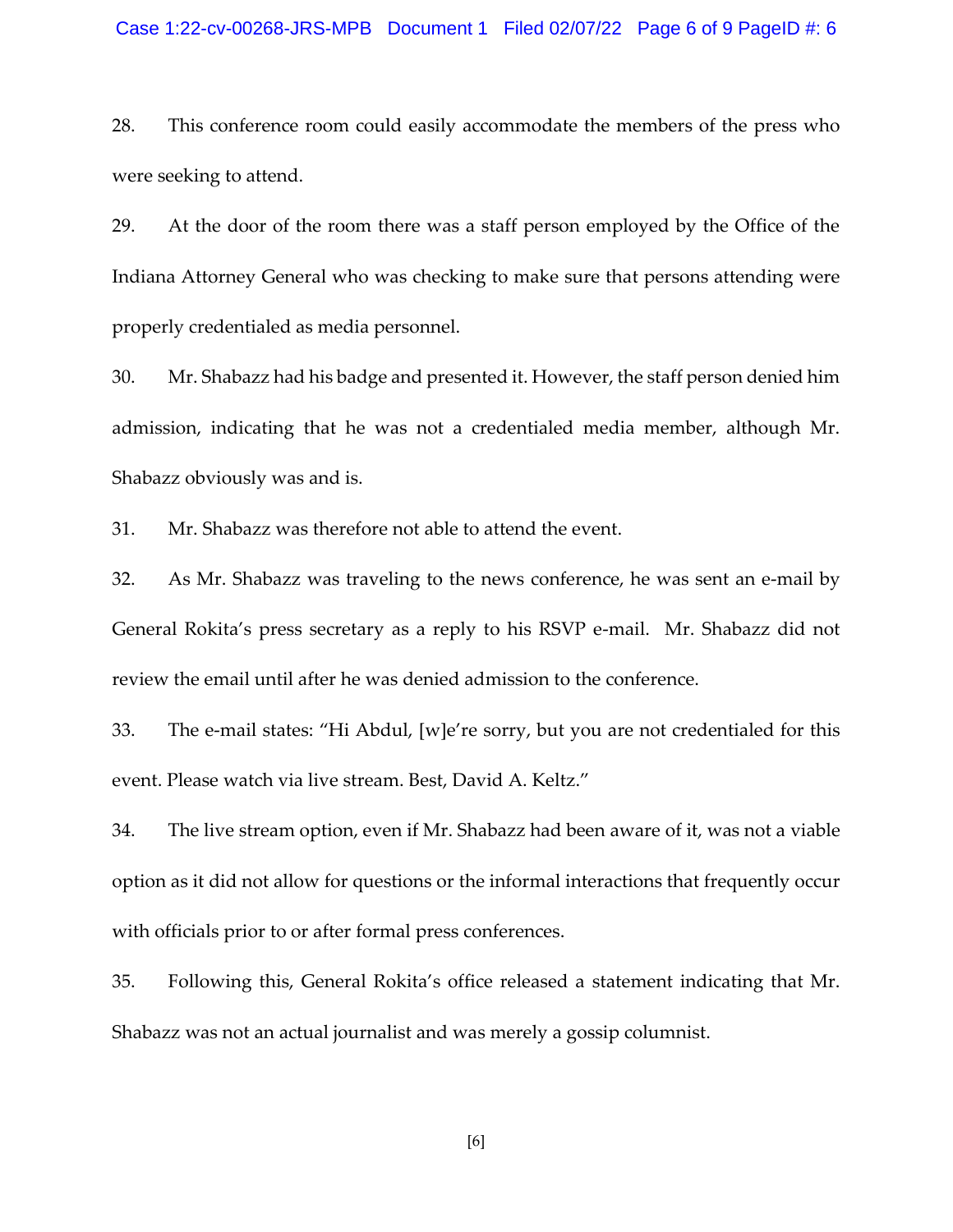36. While it is true that Mr. Shabazz publishes a newsletter periodically, called the *Cheat Sheet*, which jokingly indicates that it is "a compilation of pure gossip, rumor, and blatant innuendo," this is in addition to all the other reporting the Mr. Shabazz does on the various platforms noted above.

37. The Office of the Attorney General subscribes to the *Cheat Sheet.*

38. On October 15, 2022, Mr. Shabazz sent an e-mail to General Rokita's press secretary that stated, "Good morning, [c]ould you please e-mail a copy of the criteria for the issuance of media credentials for the Office of the Attorney General. Thank you."

39. Mr. Shabazz has never received a response to this e-mail.

40. On October 28, 2021, Mr. Shabazz sent a public records request to General Rokita pursuant to the Indiana Access to Public Records Act seeking information concerning credentialing of media that cover the Attorney General, documents describing the reasons for approving or denying media requests, and all documents regarding interviews General Rokita had done since being sworn into office in January of 2021.

41. He received a response indicating that the request is being reviewed. However, this is the only response that he has received.

42. The Attorney General and his office have not removed the ban on Mr. Shabazz attending the Attorney General's news conferences and he therefore remains barred.

43. Despite Attorney General Rokita's ban, Mr. Shabazz regularly attends press briefings, as a credentialed member of the press, of other persons in the Indiana

[7]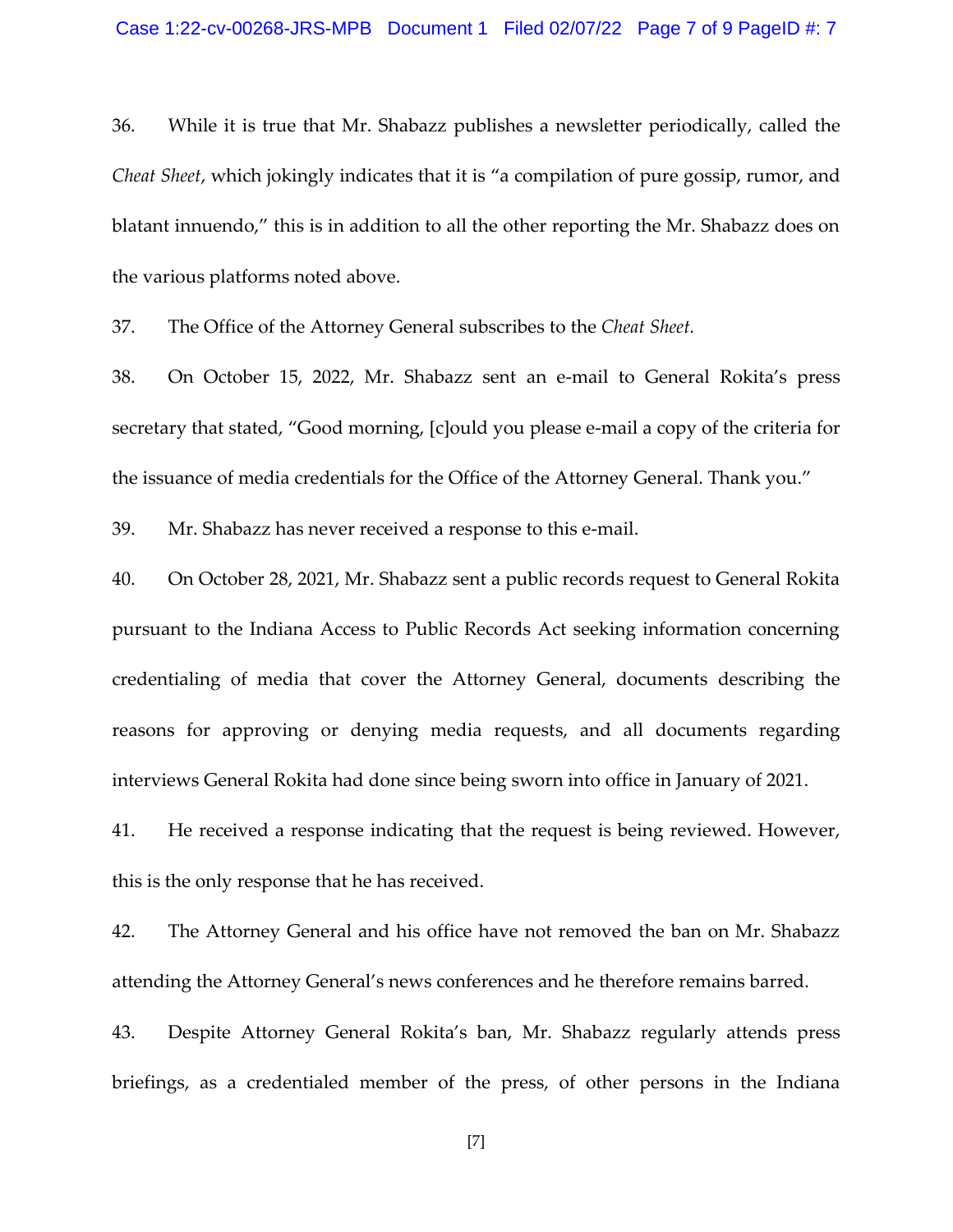#### Case 1:22-cv-00268-JRS-MPB Document 1 Filed 02/07/22 Page 8 of 9 PageID #: 8

Statehouse. This includes press briefings and media availabilities with legislative leaders. Additionally, Mr. Shabazz has participated in a press gathering with Governor Holcomb and a news conference at the Statehouse by United States Senator Mike Braun.

44. Mr. Shabazz wishes to attend future media-only events that the Attorney General will conduct and being denied this ability negatively impacts his ability to collect, disseminate, and comment on matters of interest and import to Hoosiers.

45. The Attorney General's decision to ban Mr. Shabazz from press events is not reasonable given that Mr. Shabazz was and remains a credentialed member of the media. 46. The Attorney General's decision to ban Mr. Shabazz is based on either personal antipathy of the Attorney General towards Mr. Shabazz or on the Attorney General's opinion that Mr. Shabazz's reporting is too "liberal," or perhaps based on both.

47. In either event, the Attorney General's decision to ban Mr. Shabazz from press events is not viewpoint neutral.

48. At all times General Rokita has acted under color of state law.

49. The actions of General Rokita are causing Mr. Shabazz irreparable harm for which there is no adequate remedy at law.

#### **Claim for relief**

50. The action of defendant Rokita in banning Mr. Shabazz from press conferences and other events to which attendance is limited to credentialed media violates rights secured to Mr. Shabazz by the First Amendment to the United States Constitution.

[8]